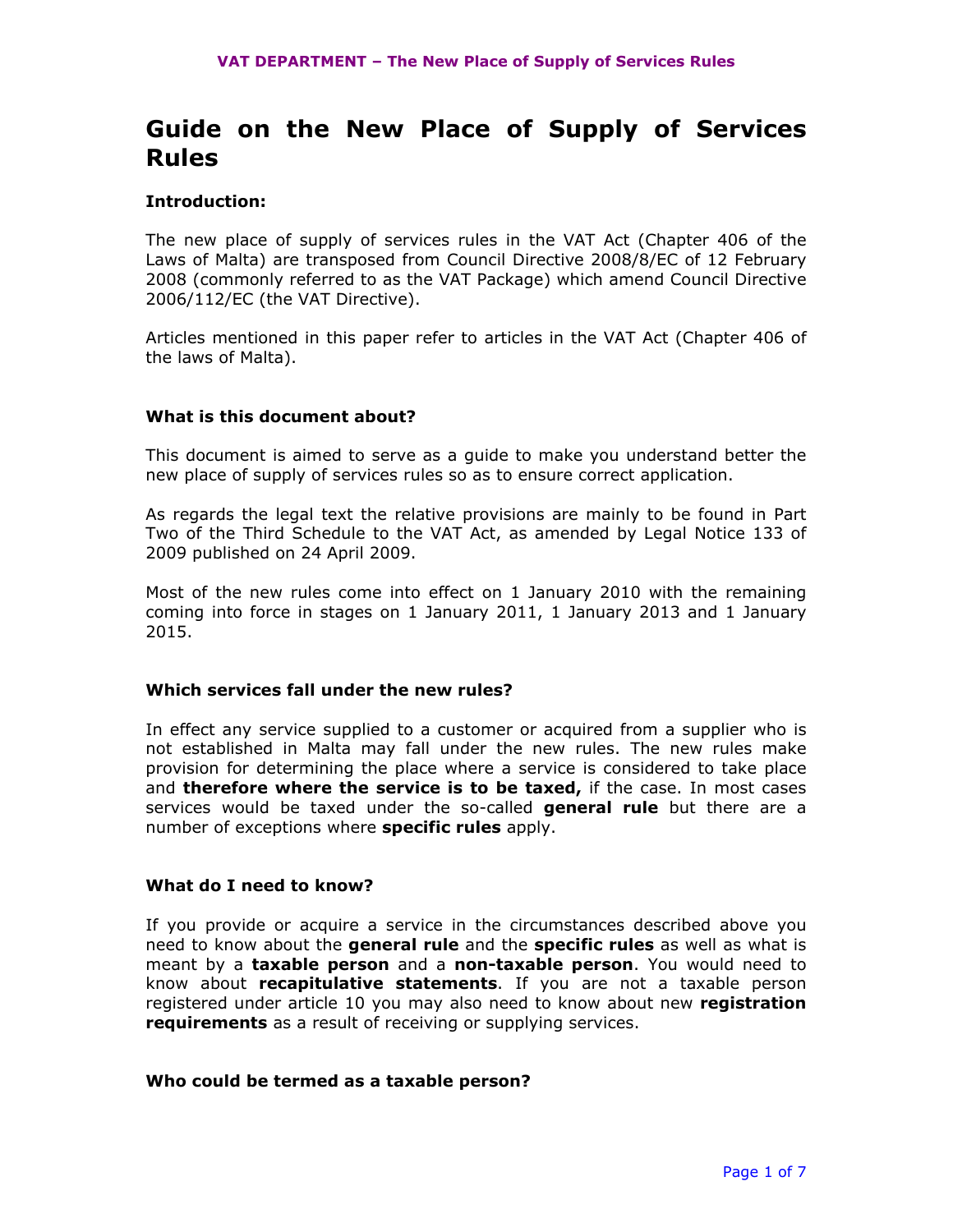#### VAT DEPARTMENT – The New Place of Supply of Services Rules

If you provide a service in the circumstances referred to above you would need to know whether your customer is a taxable person as this would determine whether you tax the supply.

For the purposes of applying these rules a **taxable person** is a person or entity doing any economic activity, whether such activity is taxable or not for VAT purposes. It includes also non-taxable legal persons identified for VAT purposes, i.e. already registered for VAT under article 12.

## Who could be termed as a non-taxable person?

A non-taxable person is a person who is not a taxable person and who is not a non-taxable legal person identified for VAT purposes. It shall, however, include a non-taxable legal person who is not identified for VAT purposes.

## How is the General Rule applied to determine the place of supply of a service?

The general rule determines where the service is to be taxed, if the case. The rule essentially takes into consideration whether the customer is a taxable person or a non-taxable person.

The place of supply of services to a **taxable person** acting as such shall be **the** place where the customer is established (referred to as B2B supplies)

The place of supply of services to a **non-taxable person** shall be **the place** where the supplier is established (referred to as B2C supplies)

## Which services do not fall under the general rule?

In case you provide or receive any of the following services the place of supply is in each case determined by a specific rule.

## $\rightarrow$  Services by intermediaries

In the case of a supply of a service by an intermediary rendered to a non**taxable person** where the intermediary is acting in the name and on behalf of another person the place of supply shall be the place where the underlying transaction is supplied.

## $\rightarrow$  Services connected with immovable property

For a supply of services connected with immovable property including the services of experts and estate agents, the provision of accommodation in the hotel sector or in sectors with a similar function, such as holiday camps or sites developed for use as camping sites, the granting of rights to use immovable property and services for the preparation and coordination of construction work, such as the services of architects and of firms providing on-site supervision, the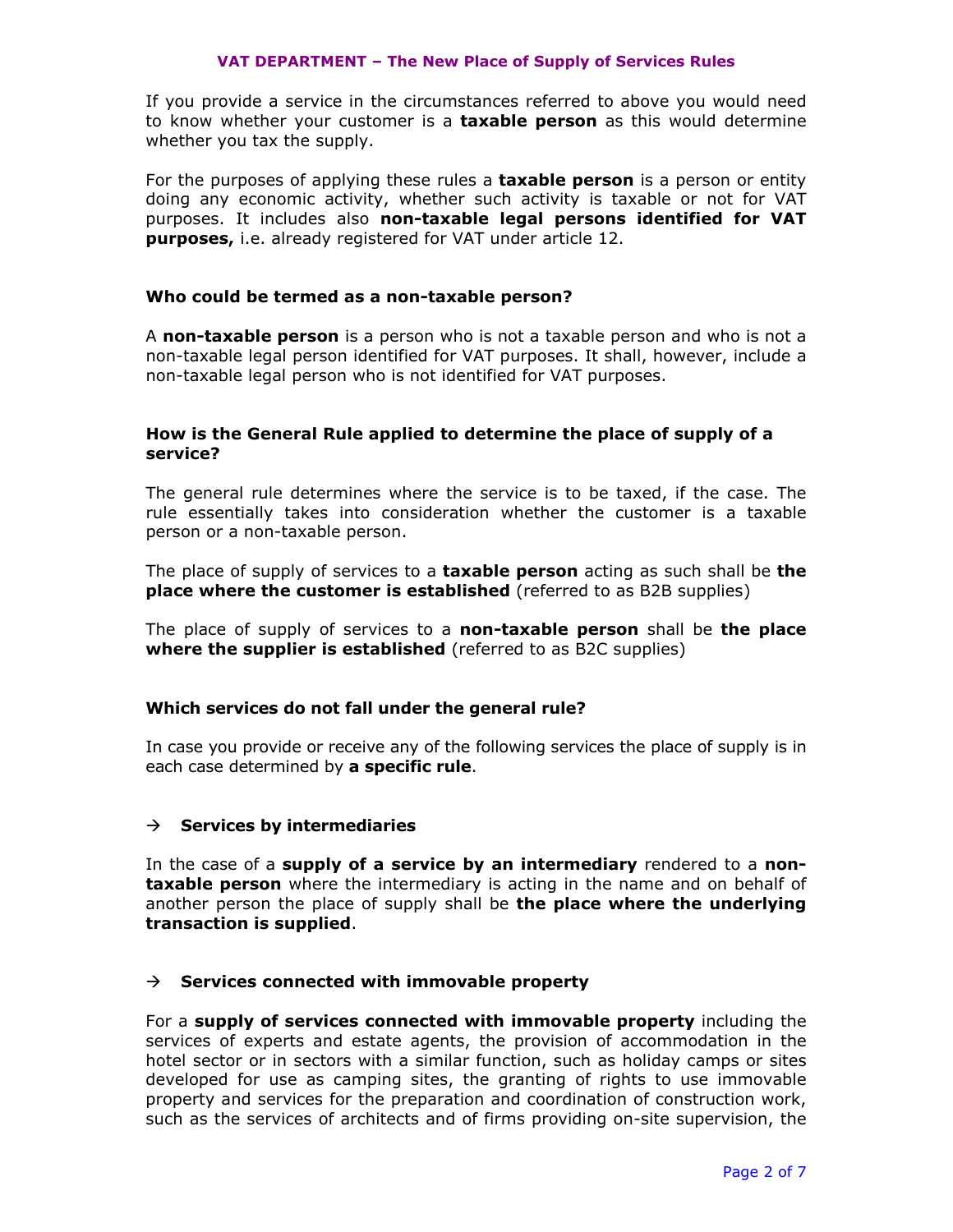place of supply shall be the place where the immovable property is located.

#### $\rightarrow$  Services of passenger transport, transport of goods, intra-Community transport of goods

For a supply of passenger transport the place of supply shall be the place where the transport takes place, proportionate to the distances covered.

For a supply of the transport of goods, other than the intra-Community transport of goods, rendered to non-taxable persons the place of supply shall be the place where the transport takes place, proportionate to the distances covered.

The place of supply consisting in the intra-Community transport of goods to non-taxable persons shall be the place of departure of the goods.

## $\rightarrow$  Cultural, artistic, sporting, scientific, educational, entertainment and similar services, ancillary transport services and valuations of and work on movable property

The place of supply of services and ancillary services relating to cultural, artistic, sporting, scientific, educational, entertainment or similar activities, such as fairs and exhibitions, including the supply of services of the organisers of such activities, shall be the place where those activities are physically carried out

The place of supply of the following services to **non-taxable persons** shall be the place where the services are physically carried out:

- (a) ancillary transport activities such as loading, unloading, handling and similar activities;
- (b) valuations of and work on movable tangible property.

## $\rightarrow$  Supply of restaurant and catering services

The place of supply of restaurant and catering services other than those physically carried out on board ships, aircraft or trains during the section of a passenger transport operation effected within the Community, shall be **the** place where the services are physically carried out.

## $\rightarrow$  Hiring of means of transport

The place of short-term hiring of a means of transport shall be the place where the means of transport is actually put at the disposal of the customer.

By "**short-term"** is meant the continuous possession or use of the means of transport throughout a period of not more than thirty days and, in the case of vessels, not more than ninety days.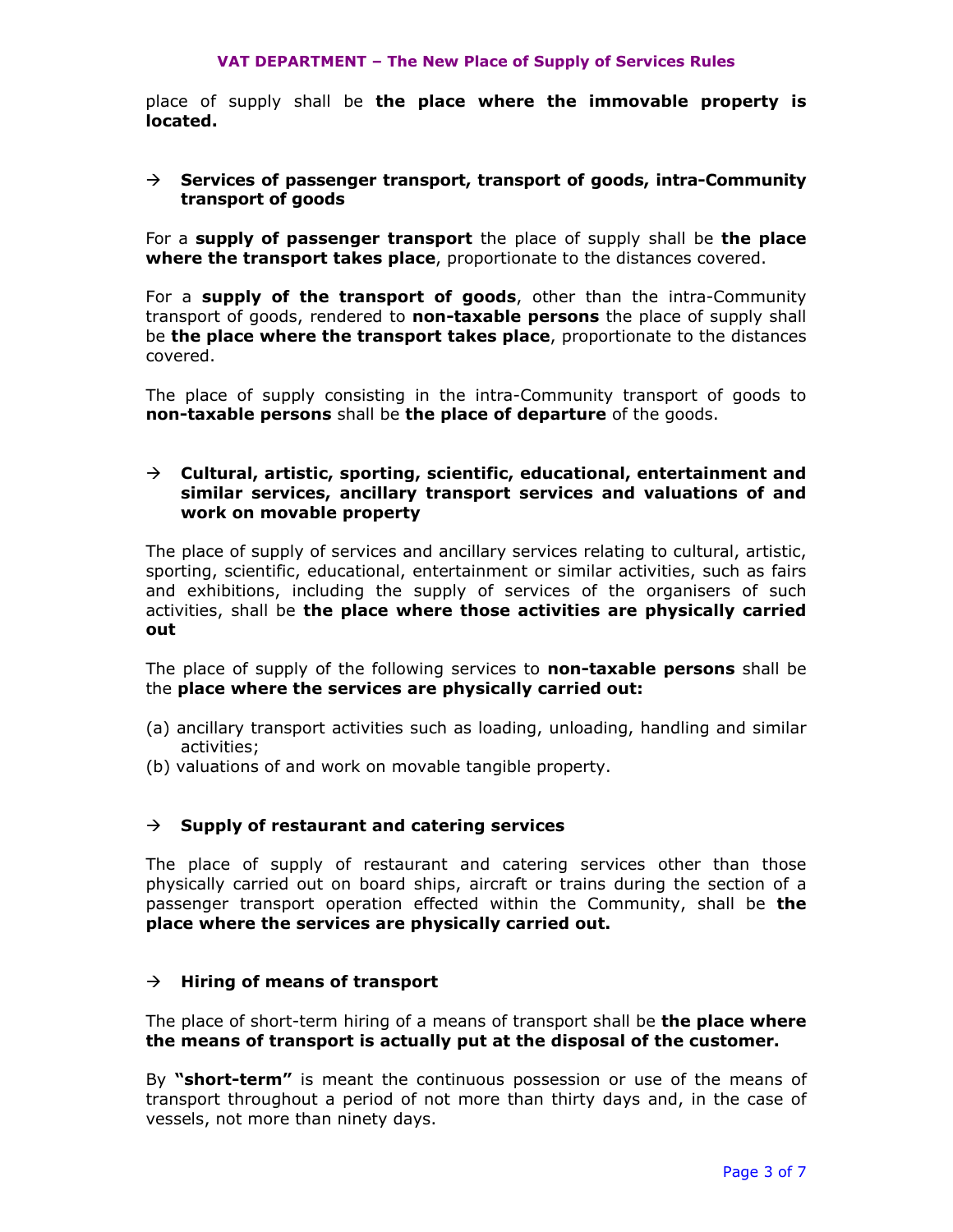#### $\rightarrow$  Supply of restaurant and catering services for consumption on board ships, aircraft or trains

The place of supply of restaurant and catering services which are physically carried out on board ships, aircraft or trains during the section of a passenger transport operation effected within the Community, shall be at the point of departure of the passenger transport operation.

"section of a passenger transport operation effected within the **Community"** means the section of the operation effected, without a stopover outside the Community, between the point of departure and the point of arrival of the passenger transport operation.

"point of departure of a passenger transport operation" means the first scheduled point of passenger embarkation within the Community, where applicable after a stopover outside the Community.

"point of arrival of a passenger transport operation" means the last scheduled point of disembarkation within the Community of passengers who embarked in the Community, where applicable before a stopover outside the Community.

In the case of a return trip, the return leg shall be regarded as a separate transport operation.

## $\rightarrow$  Supply of electronic services to non-taxable persons

The place of supply of electronically supplied services when rendered to a non-taxable person in Malta by a taxable person established outside the EU shall be the place where the non-taxable person is established or usually resides (Malta).

"electronically supplied services" include services relating to website supply, web-hosting, distance maintenance of programs and equipment, supply of software and updating thereof, supply of images, text and information, and making available of databases, supply of music, films and games, including games of chance and gambling games, and of political, cultural, artistic, sporting, scientific and entertainment broadcasts and events, and the supply of distance teaching.

# $\rightarrow$  Supply of certain services to non-taxable persons outside the **Community**

The place of supply of the following services to a non-taxable person who is established outside the EU shall be the place where that person is established.

- transfers and assignments of copyrights, patents, licences, trade marks and similar rights
- advertising services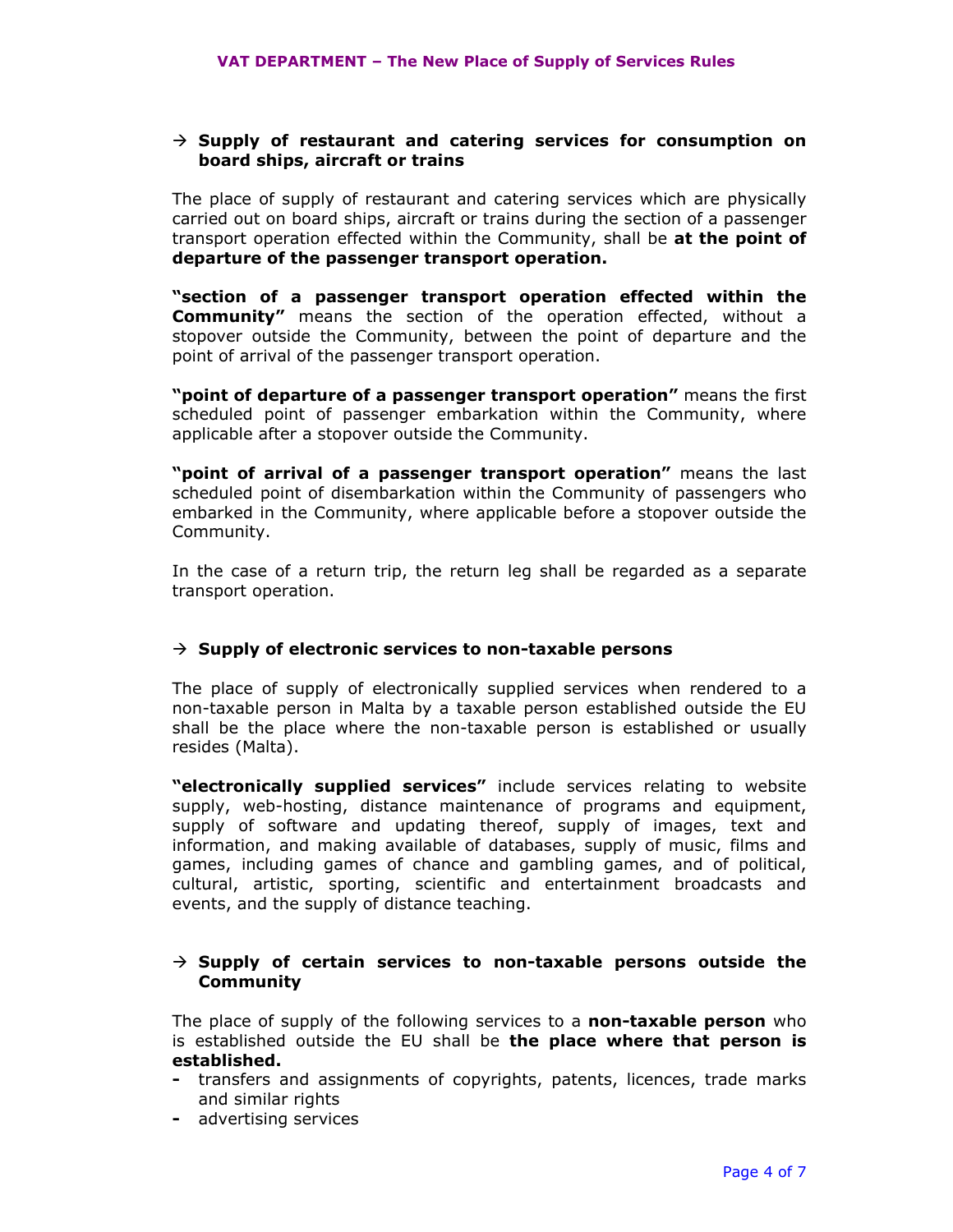#### VAT DEPARTMENT – The New Place of Supply of Services Rules

- the services of consultants, engineers, consultancy firms, lawyers, accountants and other similar services, as well as data processing and the provision of information
- obligations to refrain from pursuing or exercising, in whole or in part, a business activity or a right referred to in this item banking, financial and insurance transactions including reinsurance, with the exception of the hire of safes
- the supply of staff
- the hiring out of movable tangible property, with the exception of all means of transport
- the provision of access to, and of transport or transmission through, natural gas and electricity distribution systems and the provision of other services directly linked thereto
- telecommunications services
- radio and television broadcasting services
- electronically supplied services

# How shall I determine where the service is to be taxed?

The following flow-chart should help you determine this:

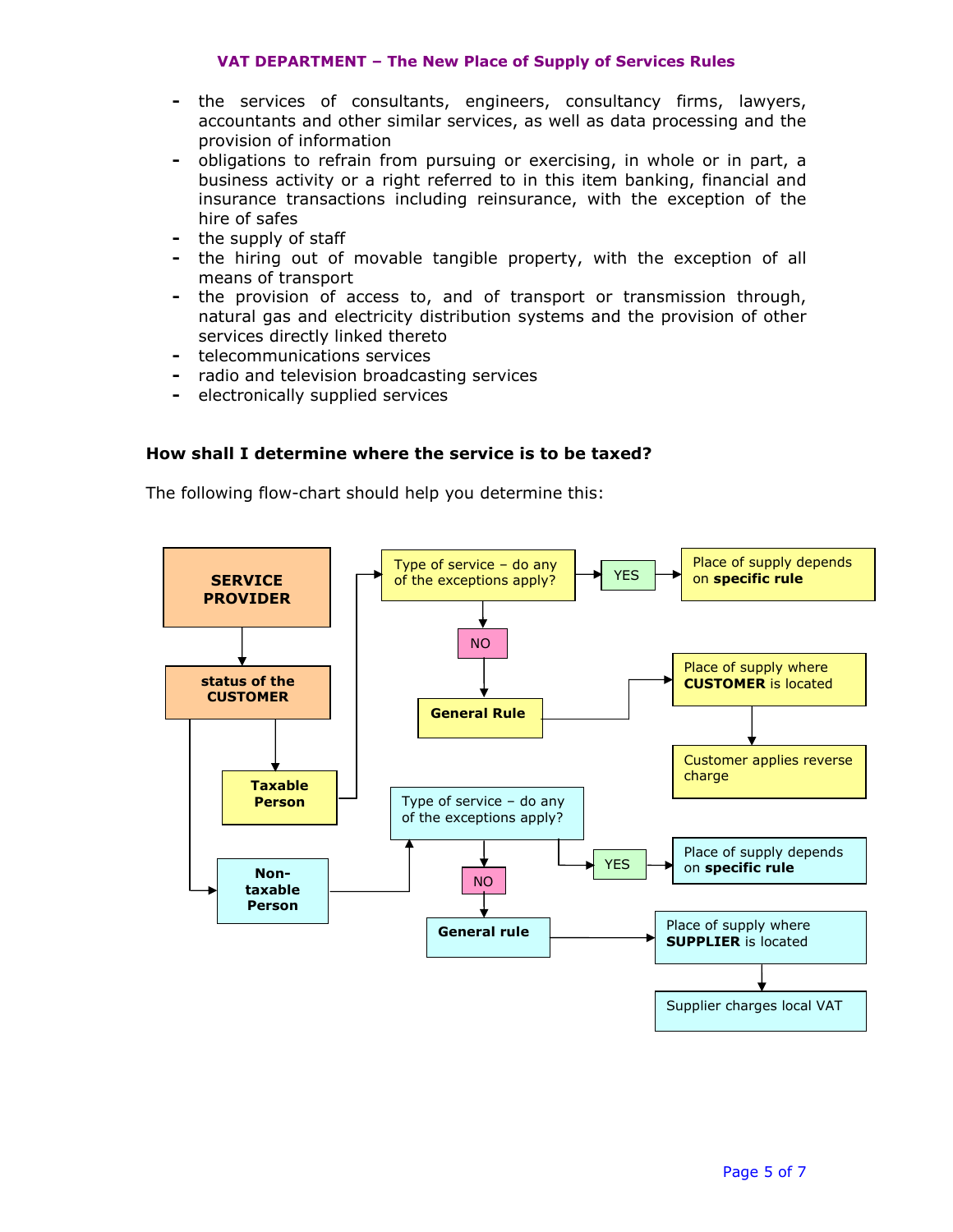#### VAT DEPARTMENT – The New Place of Supply of Services Rules

#### What is meant by the person liable to pay the VAT?

When as a taxable person or a non-taxable legal person (identified for VAT purposes) you acquire a service rendered by a supplier who is not established in Malta (both EU and non-EU) and on the basis of the general or any one of the specific rules the place of supply of that service is determined to be in Malta, you would be the person liable to pay the VAT on that service.

## What shall I do when I am the person liable to pay the VAT?

If you are a taxable person registered under article 10 you may apply the reverse charge provided you are entitled to claim the input VAT relative to that purchase. You would also be required to account for these transactions in your VAT records and to declare them in your VAT return.

If you are a taxable person who is not registered under article 10 you would be required to register under article 12 (unless you are already registered). The VAT due shall be paid to the VAT Department on the relative Notice of Payment of VAT Form (Form 004/2010). You would also be required to keep a record of these transactions and report them on the prescribed declaration (Form 005/2010)

If you are a non-taxable legal person registered under article 12 you shall pay the VAT due to the VAT Department on the relative Notice of Payment of VAT Form (Form 004/2010). You would also be required to keep a record of these transactions and report them on the prescribed declaration (Form 005/2010)

## When shall I account for or pay the VAT?

If you are a person registered under article 10 you should account for these transactions, if applicable by reverse charge, in the corresponding tax period when the tax becomes chargeable.

If you are a person registered under article 12 you are required to pay the VAT the earlier of either the fifteenth day of the second month next following the date of invoice or of the month during which the service is received.

## What information shall I furnish to the supplier?

If you are a taxable person (or a non-taxable legal person identified for VAT purposes) and you are purchasing a service from a supplier who is not established in Malta then you would be required to furnish to that supplier the VAT number issued to you by the VAT Department.

You are reminded that only VAT numbers issued under article 10 and article 12 would be valid for such transactions.

#### What records am I obliged to keep?